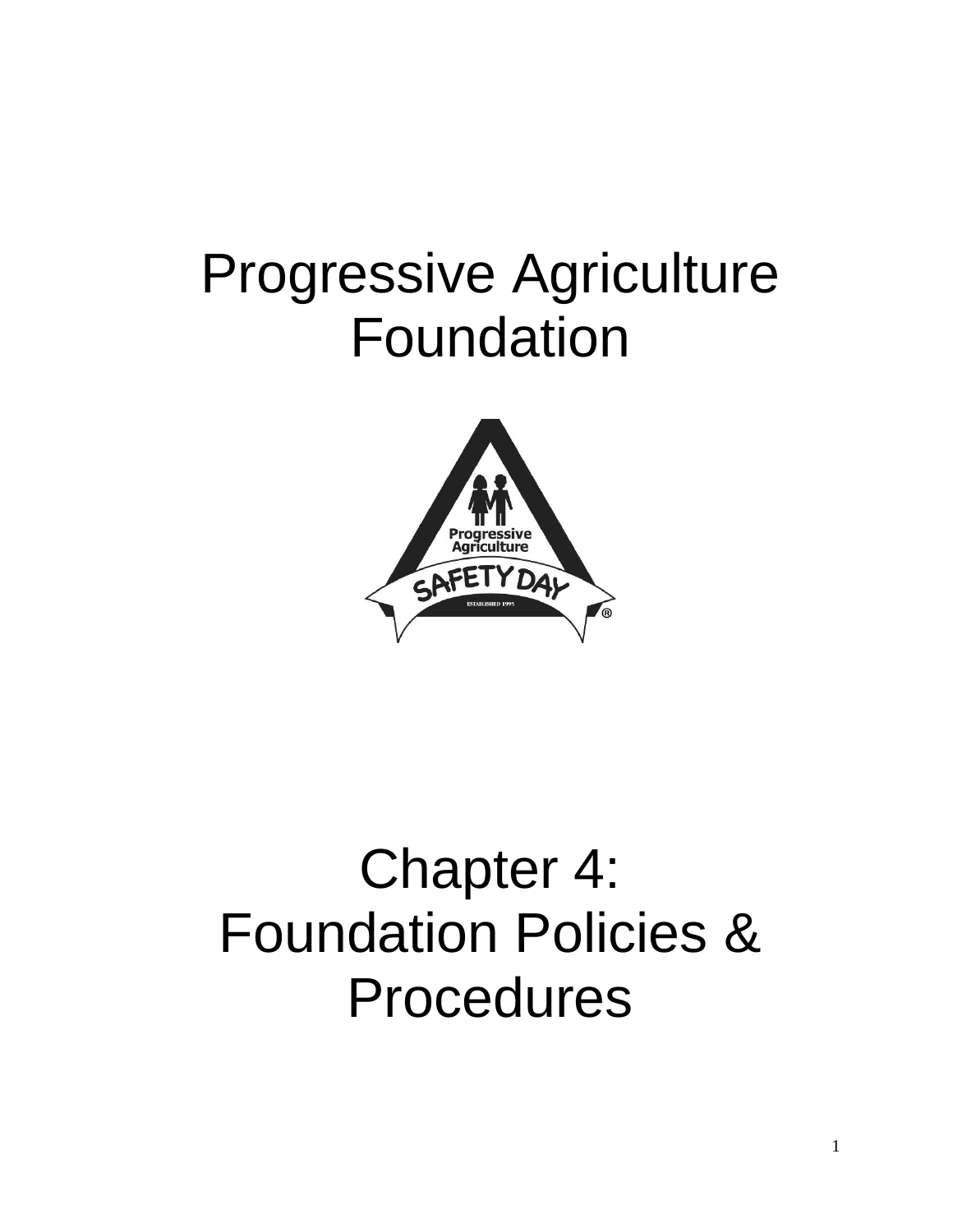## **Policies of the Progressive Agriculture Foundation®**

Section 1: Business Practices

a. "Whistle Blower" Policy

"Whistleblower protection" prohibits employers taking punitive action against employees who lawfully disclose employer information to parties in a judicial proceeding involving a fraud claim or other illegal business practices. It is unlawful to retaliate against a foundation employee who provides information about or otherwise assists in the investigation of such complaints. The foundation Board of Directors does not allow retaliation against an employee for complaining of questionable accounting, internal accounting controls, auditing matters or for cooperating in an investigation of any complaint. (6/4/04)

b. Reporting Improprieties Policy

A Foundation employee who has a concern regarding the Progressive Agriculture Foundation's governance, finances or compliance with applicable laws and regulations should first report their concern to their immediate supervisor. If the employee does not believe that their concern was properly addressed by their supervisor or that their supervisor may be involved in the impropriety, it should be reported to the president of the Board and the chairperson of the Finance/Audit Committee. The Foundation co-executive director(s) should report their concern to the Board President. All reports will be handled on a confidential basis.

The Foundation co-executive director(s), Board president and the chairperson of the Finance/Audit Committee will coordinate an investigation and the Foundation will take appropriate corrective action as deemed necessary by the findings of the investigation. (10/24/06)

c. Mandatory Document Retention and Document Destruction

It is a felony for an employee of the foundation to "knowingly" destroy or create documents or voice messages to "impede, obstruct or influence" any existing or contemplated investigation of the foundation. This may include but is not limited to corruptly altering, destroying, mutilating, or concealing any electronic or paper document or voice message with the intent to impair the object's integrity or availability for use in an official proceeding. (6/4/04)

Section 2: Code of Ethics

a. Officers, members of the Board of Directors and employees of the Progressive Agriculture Foundation will conduct business honestly and ethically, striving constantly to improve the quality of foundation services, products and operations. These same individuals will work to create a reputation for honesty, fairness, respect, responsibility, integrity, trust and sound business judgment. No illegal or unethical conduct is in the foundation's best interest. Progressive Agriculture Foundation will not compromise its principles for shortterm advantage. The ethical performance of the foundation is the sum of the ethics of the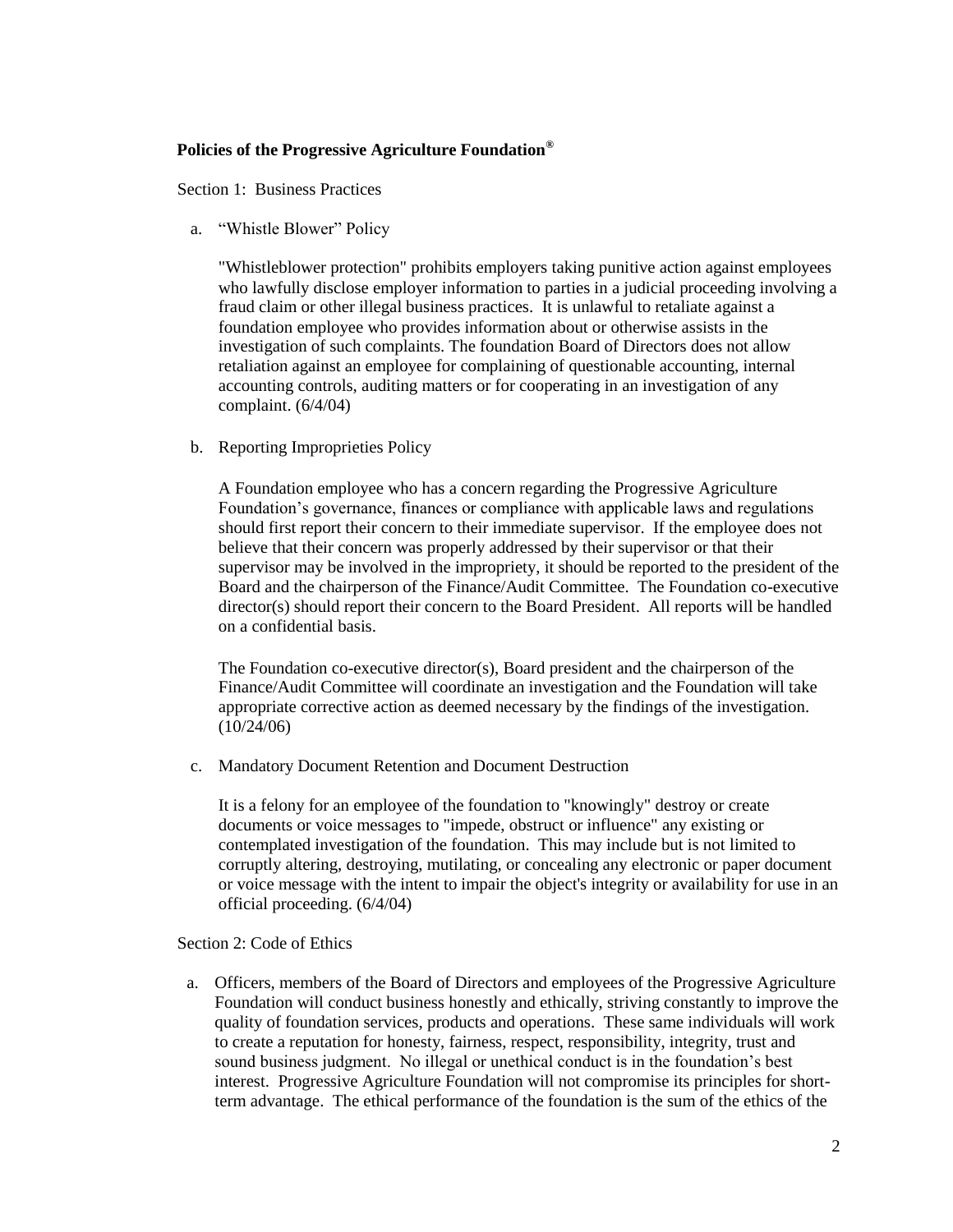people who work for it. Thus, all are expected to adhere to high standards of personal integrity.

- b. Officers, members of the Board of Directors and employees of the foundation must not permit personal interests to conflict, or appear to conflict, with the interests of the foundation, its clients or affiliates. Officers, members of the Board of Directors and employees must be particularly careful to avoid representing Progressive Agriculture Foundation in any transaction with others with whom they have an outside business affiliation or relationship. Officers, members of the Board of Directors and employees shall avoid using their contacts to advance their private business or personal interests at the expense of the foundation, its clients or affiliates.
- c. No bribes, kickbacks or other similar remuneration or consideration shall be given to any person or organization in order to attract or influence business activity. Officers, members of the Board of Directors and employees shall avoid gifts, gratuities, fees, bonuses or excessive entertainment, in order to attract or influence business activity.
- d. Officers, members of the Board of Directors and employees of Progressive Agriculture Foundation are often in possession of or come in contact with proprietary, confidential or business-sensitive information and must take appropriate steps to assure that such information is strictly safeguarded. This information—whether on behalf of the foundation or its clients or affiliates—could include strategic plans, operating results, marketing strategies, customer lists, personnel records, upcoming acquisitions and divestitures, new investments, and costs, processes and methods. Proprietary, confidential and sensitive information about this foundation, other organizations and companies, individuals and entities should be treated with sensitivity and discretion and only be disseminated, as appropriate, on a need-to-know basis.
- e. Misuse of material inside information can result in civil liability and penalties. Until the material information has been publicly released, an employee must not disclose it to anyone except those within the foundation whose positions require use of the information.
- f. Officers, members of the Board of Directors and employees will seek to report all information accurately and honestly, and as otherwise required by applicable reporting requirements.
- g. Officers, members of the Board of Directors and employees will refrain from gathering competitor information by illegitimate means and refrain from acting on knowledge which has been gathered in such a manner. The officers, members of the Board of Directors and employees of Progressive Agriculture Foundation will avoid exaggerating or disparaging comparisons of the services and competence of their competitors.
- h. Officers, members of the Board of Directors and employees will obey all Equal Employment Opportunity laws and act with respect and responsibility towards others in all of their dealings.
- i. Officers, members of the Board of Directors and employees agree to disclose unethical, dishonest, fraudulent and illegal behavior, or the violation of foundation policies and procedures, directly to management or an officer of the Board of Directors.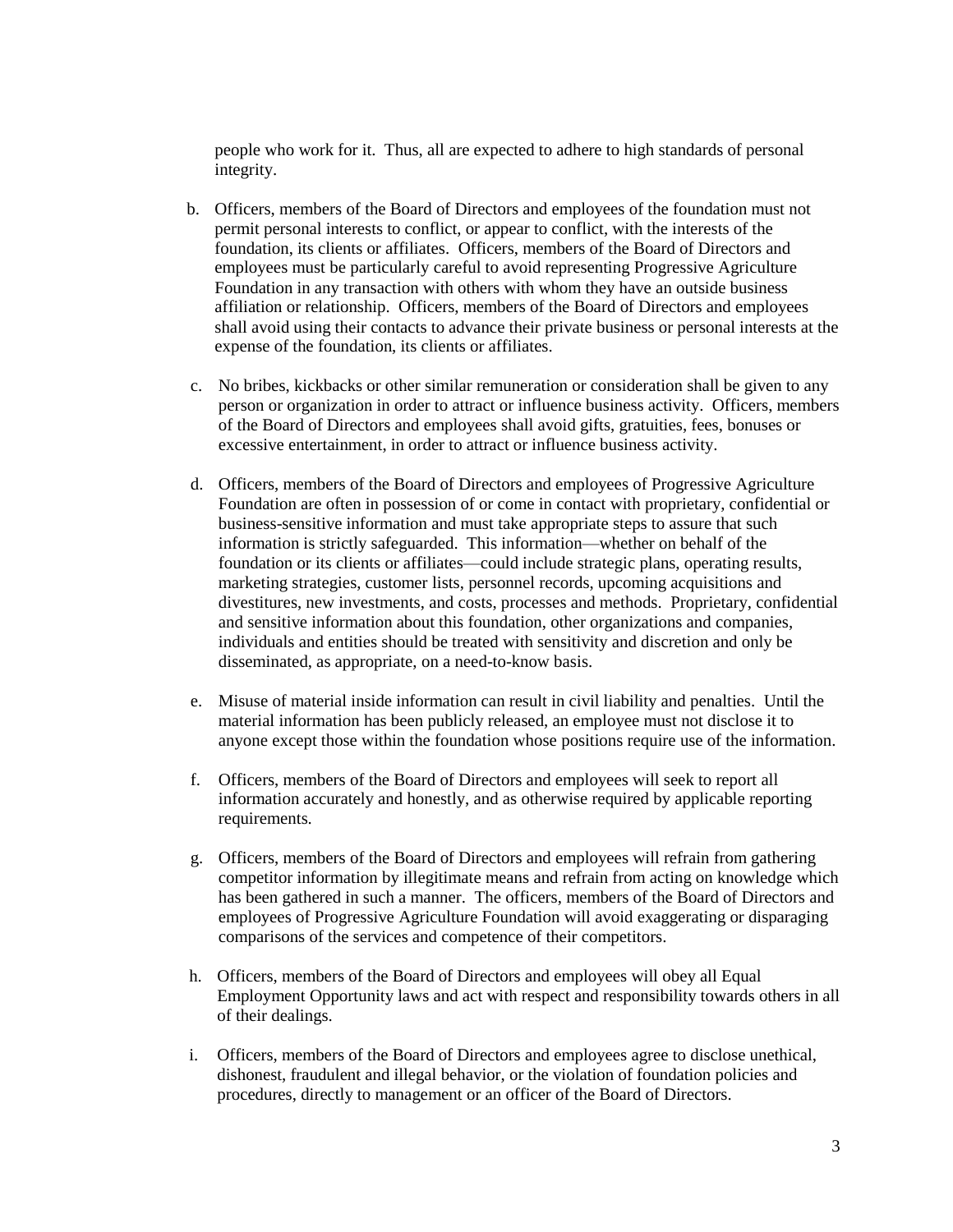j. Violation of this Code of Ethics can result in discipline, including possible termination. The degree of discipline relates in part to whether there was a voluntary disclosure of any ethical violation and whether or not the violator cooperated in any subsequent investigation. Remember that good ethics is good business! (6/4/04)

#### Section 3: Conflict of Interest

- a. Business or professional interests. Board members may not make a profit in any way in their outside employment or business interests from service on the Progressive Agriculture Foundation board of directors. During board meetings, board members shall disclose any conflict of interest involving an issue before the board. While they may participate in discussion on the issue, they shall not vote.
- b. Gifts, gratuities. Board members will not accept gifts, gratuities, trips, personal property or other items of value from an outside person or organization as an inducement to do business with or provide services for the foundation.
- c. Personal beliefs. Board members hold a wide range of personal beliefs, values and commitments. Board members shall not attempt to use their board office to further their personal interests, or to convince other board members, the administrators or staff to act upon the board members' wishes.
- d. Abuse of the board office. Board members should not abuse their office by using the nonprofit's staff, services, equipment or property for their personal, professional or family gain. This includes using their position to obtain employment at the organization for themselves, family members or friends. (10/29/03)
- Section 4: Financial Oversight & Reporting
	- a. Scope of Auditors

The entity that audits the Progressive Agriculture Foundation's records may not provide other accounting or financial services for the foundation, including: (1) bookkeeping or other services related to the accounting records or financial statements of the foundation; (2) financial information systems design and implementation; (3) appraisal or valuation services, fairness opinions, or contribution-in-kind reports; (4) actuarial services; (5) internal audit outsourcing services; (6) management functions or human resources; (7) broker or dealer, investment adviser, or investment banking services; (8) legal services and expert services unrelated to the audit; (9) any other service that the Board of Directors determines is impermissible. The lead auditing company, coordinating partner and the reviewing partner must be changed every 5 years. (6/4/04)

b. Composition of Finance/Audit Committee

Members of the Finance/Audit Committee will be composed of members of the Board of Directors as appointed annually by the President. Ex-officio members include executive director – development, executive director – programs and a representative of the foundation's accounting firm and of the foundation's auditing firm. (6/4/04)

c. Foundation Executive(s) Responsibility for Financial Reports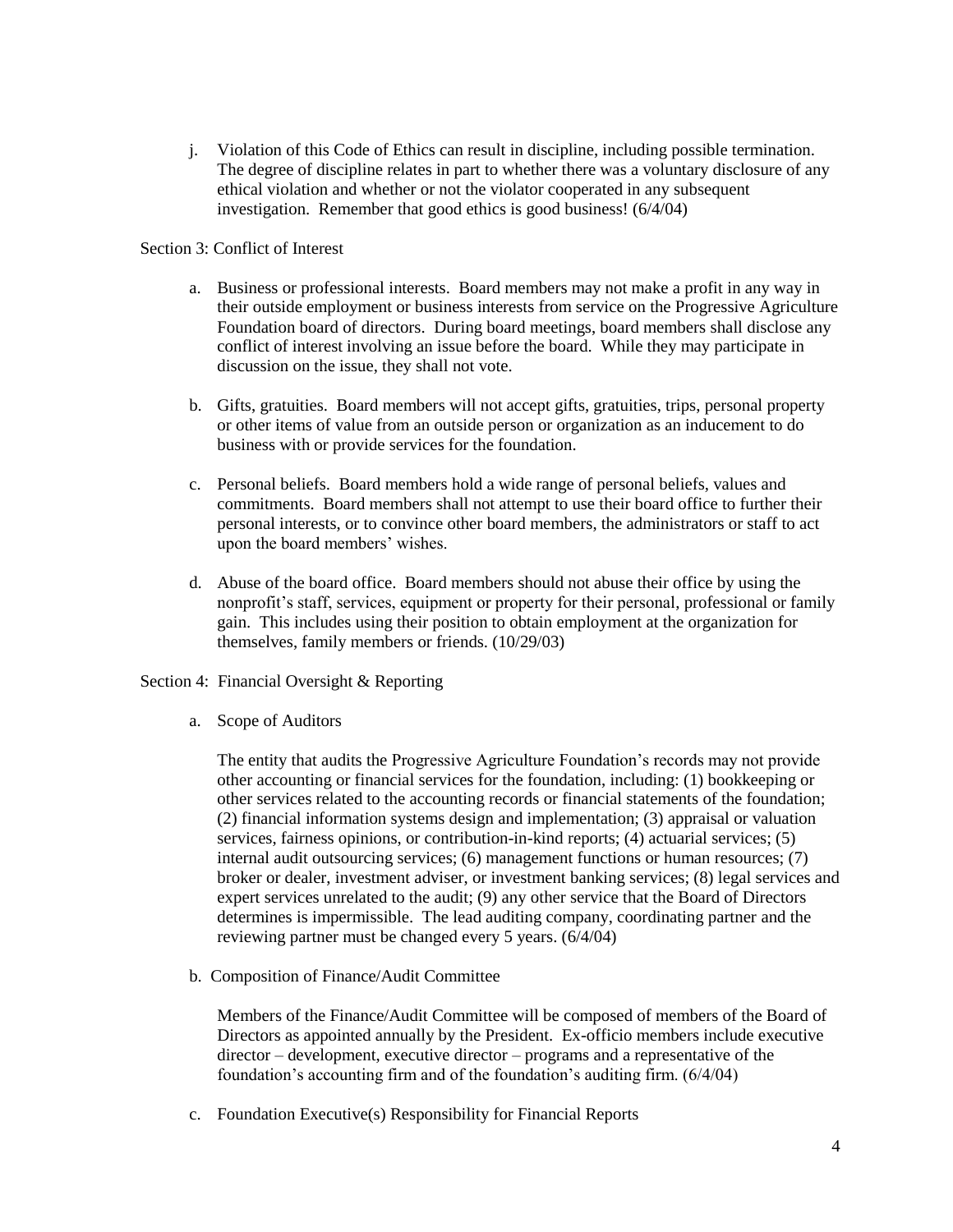The co-executive directors of the foundation shall prepare a statement to accompany the audit report to certify the "appropriateness of the financial statements and disclosures contained in the report, and that those financial statements and disclosures fairly present, in all material respects, the operations and financial condition of the foundation." (6/4/04)

d. Filing of IRS Report Forms

The filing deadline for Form 990, 990-EZ, or 990-PF is "the 15th day of the 5th month after [an] organization's accounting period ends." Thus, the foundation's fiscal year ends on December 31 and the 990 form is due May 15 of the following year. This form must be filed on a timely basis with no extension requests to the Internal Revenue Service. (6/4/04)

e. Prohibition of Personal Loans

The foundation will not extend credit to any Board member, any executive director or other employee of the foundation. The foundation may issue an advance to members of the Board of Directors, executive officers and/or staff only for travel condoned by the foundation and its Board of Directors for foundation-related activities. (6/4/04)

f. Employee Expense Report Approval and Reimbursement of Expenses

The Foundation accounting firm will submit expense reimbursements, including travel expense reimbursements for the executive director – development and the executive director – programs to the secretary/treasurer of the Board of Directors on a monthly basis for approval. Expense reimbursements, including travel expense reimbursements for other Foundation staff will be submitted to their respective supervisor for approval and then forwarded to the accounting firm for reimbursement. Employees will be reimbursed by the Foundation accounting firm in a timely manner. (7/20/06)

#### Section 5: Gift Acceptance

a. The Progressive Agriculture Foundation accepts gifts directly or through wills, living trusts, IRAs or charitable trusts. Gifts may be in the form of gift annuities, publicly traded securities, closely held stock, life insurance, real estate, equipment or other tangible property. (4/30/07)

#### Section 6: Gifts In-Kind

a. General Statement

Gifts In-Kind contributions can ensure successful educational efforts for the Progressive Agriculture Foundation. Progressive Agriculture Foundation encourages and appreciates gifts of equipment, materials, supplies and services that the foundation would otherwise need to purchase. Through Gifts In-Kind, sponsors help Progressive Agriculture Foundation strengthen its programs to provide the best possible educational experience for children, adults and families.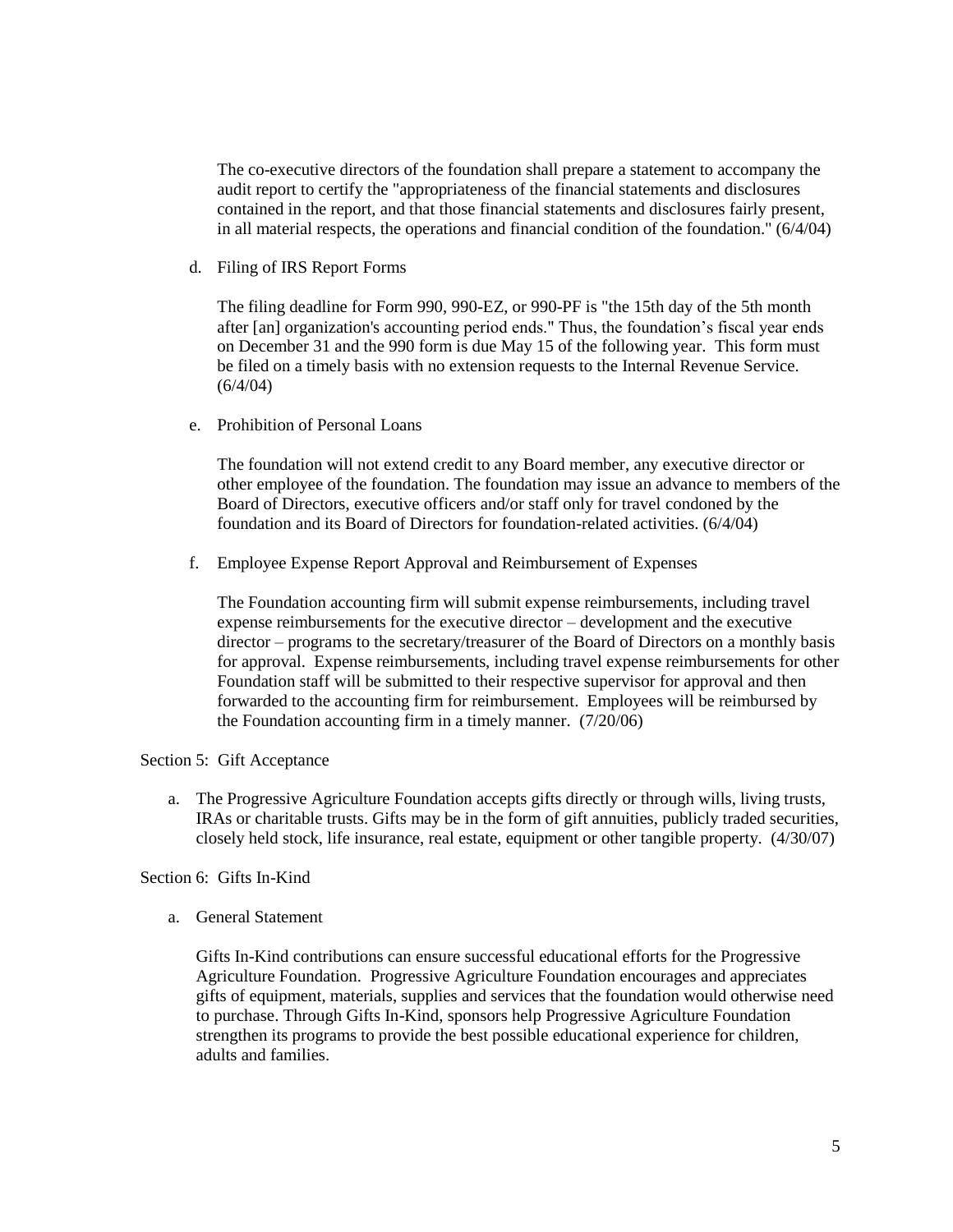b. Acceptance Policy

All Gifts In-Kind are reviewed, accepted, and officially acknowledged by the staff of the foundation. Prior to acceptance, the gift is reviewed to see if it meets the needs of the foundation. Progressive Agriculture Foundation reserves the right to decline any gift that does not further the foundation's mission. The donor is responsible for making arrangements to deliver the gift.

c. Appraisal Guidelines

In accordance with Internal Revenue Service regulations, the donor is responsible for determining the value of an accepted gift. Before presenting a gift of tangible property to Progressive Agriculture Foundation, donors should first establish the fair market value of the gift with a recognized independent appraiser. Progressive Agriculture Foundation personnel are not qualified appraisers and federal regulations do not permit foundation staff to give appraisals or estimates of value.

d. Tax Deduction Issues

Generally, the <u>fair market value</u> of a Gift In-kind is deductible for equipment, materials and supplies. For services, the value is the actual out-of-pocket cost.

A donation within a tax year valued at \$250 or more requires a written acknowledgment from the recipient. Accordingly, Progressive Agriculture Foundation staff will mail a sponsor the required receipt.

If the value of a gift is \$500 or more, the Internal Revenue Service requires donors to file IRS Form 8283 and comply with its regulations pertaining to non-cash charitable contributions. If the donation is valued at more than \$5,000, the donor must obtain a qualified appraisal and submit an appraisal summary with the return claiming the deduction. A copy of the appraisal must also be given to Progressive Agriculture Foundation. For tax purposes, the date of the gift is the date of physical delivery. For those that contribute products, the deduction is limited to the actual cost of producing the item when the donor is the creator of a contributed tangible asset.

**The summary above is based on Internal Revenue Service publications and provides basic guidelines regarding tax deductions for Gifts In-Kind. This summary is not intended to serve as a complete account of the requirements or limitations covering taxdeductible gifts. Progressive Agriculture Foundation recommends that donors consult their tax advisors when considering Gifts In-Kind.** (5/5/05)

Section 7: Gifts of Real Estate

a. It is the policy of the Progressive Agriculture Foundation not to accept gifts of real estate or interests in real estate which could result in the Progressive Agriculture Foundation being liable for environmental contamination under the Comprehensive Environmental Response, Compensation and Liability Act of 1980 (CERCLA) as amended by Super Fund Amendment and Reauthorization Act of 1986 (SARA) or by other such amendments that may be adopted in the future, or any other applicable laws or regulations.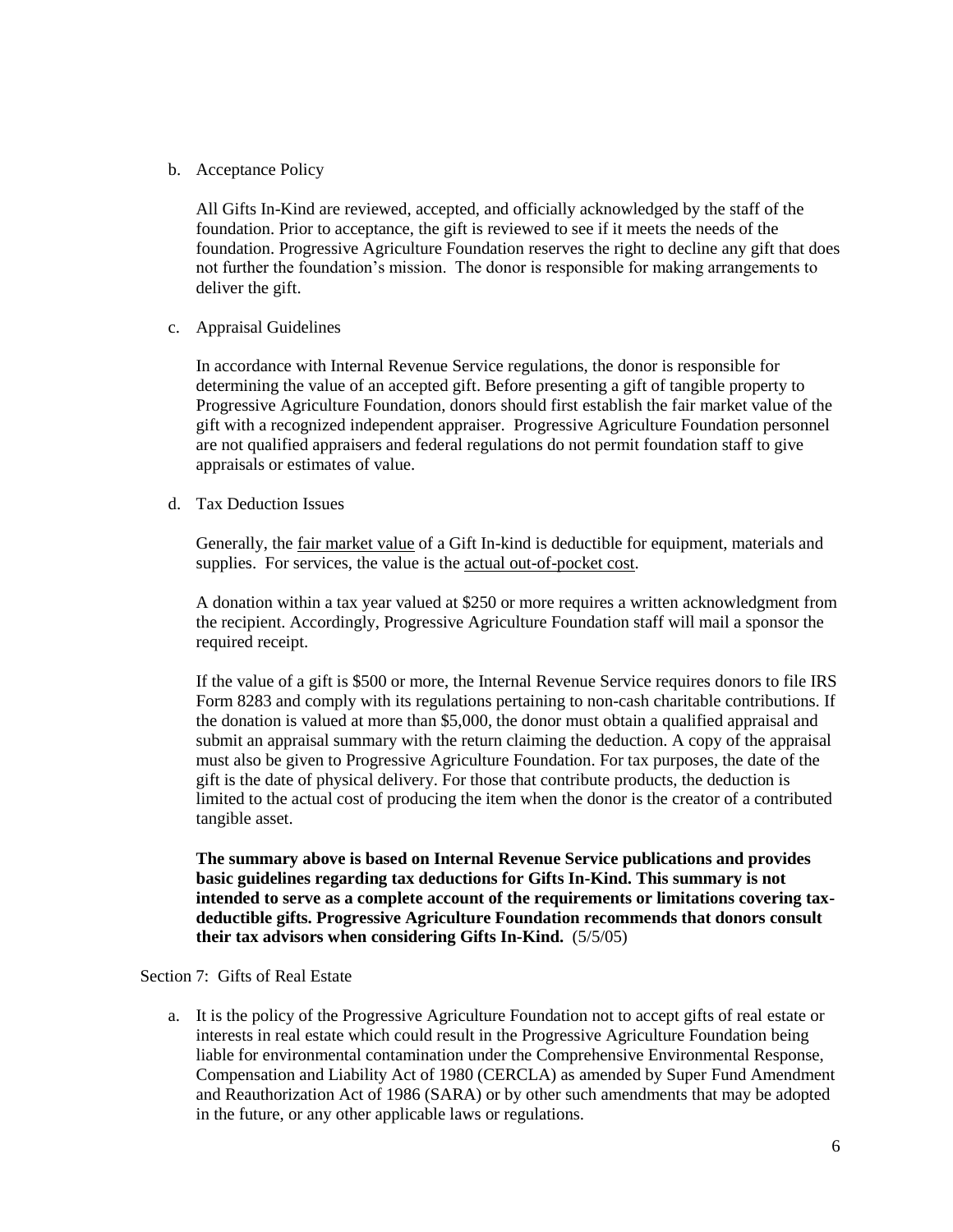- b. The Progressive Agriculture Foundation will review the potential for liability in connection with each and every parcel of real estate which may be proposed to be transferred as a gift to the Progressive Agriculture Foundation. This review shall be for the specific purpose of determining whether or not the property potentially contains or previously contained contaminants or hazardous wastes. A decision will be made as to whether or not the property will be accepted based on environmental assessments as set out in the following procedure.
- c. The Progressive Agriculture Foundation retains the right to refuse or accept property in the event potential liability is evidenced by an initial environmental assessment, site examination, investigation into prior uses, or for any other reason.

Procedure for Reviewing Potential Environmental Liability

a. The donor will be advised of the Progressive Agriculture Foundation's need to avoid liability in connection with the risk of contamination to the property which is proposed to be given. A letter will be sent to the donor from the foundation development director to gather information from the donor regarding prior uses of the real estate. An environmental assessment company will conduct an on-site examination of the property with the development director present. The donor will be responsible for the cost of this examination.

Properties considered for acceptance will meet the following criteria:

- a. The prior uses of the property and surrounding properties are not of a nature that may have exposed the property to contamination.
- b. The on-site examination of the property revealed no evidence of contamination and that the property is free of contamination.

If the assessment report indicates that the property may be contaminated, the Progressive Agriculture Foundation may reject the property. The development director will forward its recommendation to the donor, with a summary of the findings of the environmental assessment. (4/30/07)

#### Section 8: Investments

- a. The Progressive Agriculture Foundation (the foundation) board of directors directs all excess year-end revenue into Certificates of Deposit (CD). Excess year-end revenue funds will develop a reserve for the foundation, with the long-term goal of having 6 months in the reserve. Reserves will not be expended, unless the staff receives a directive from the board of directors. Only the return on this investment in the form of interest, etc. may be applied to the Progressive Agriculture Foundation annual budget. (10/30/02)
- b. The foundation directs all endowment contributions to be invested in Certificates of Deposit (CD). The long-term goal for the foundation endowment is \$10 million. Endowment contributions will not be expended unless the staff receives the written permission of the sponsor(s) who contributed to the endowment and an accompanied approval by the Board of Directors. Only the return on the endowment in the form of interest, etc. may be applied to the Progressive Agriculture Foundation annual budget. (10/30/02)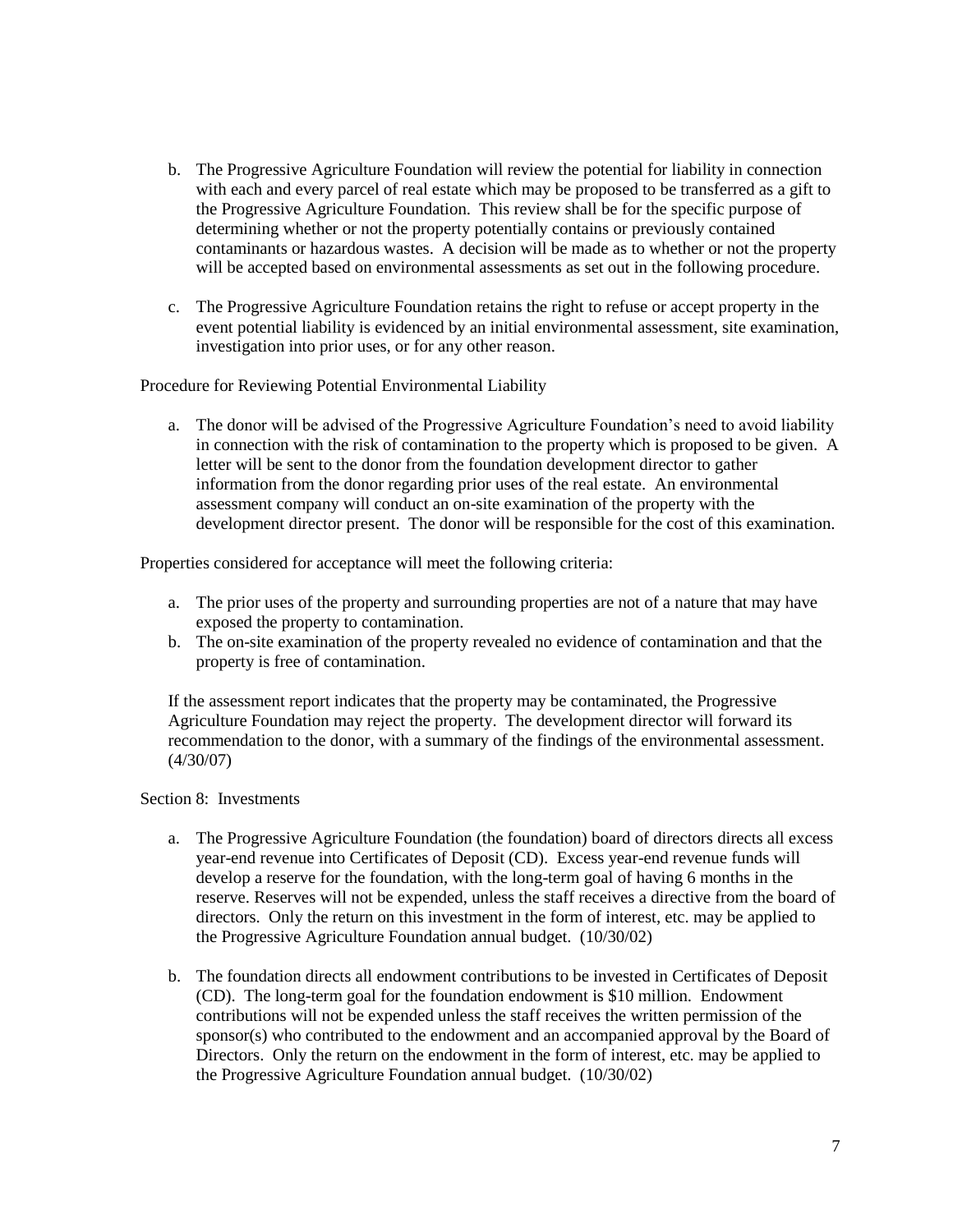c. The Finance Committee will review these policies periodically to determine the best investment opportunities and recommend to the board of directors changes as the reserves and the endowment increase. Certificates of Deposit (CD) are a short-term investment approach. (10/30/02)

#### Section 9: Licensing the Progressive Agriculture Safety Day® Program

In lieu of managing programs in countries other than the U.S. and Canada, the Progressive Agriculture Foundation® (PAF) may license the Safety Day program, its name and logos, which are registered trademarks with the U.S. Patent and Trademark Office and the Canadian Intellectual Property Office. Licenses protect proprietary and intellectual property of PAF and give another organization permission to do PAF activities and to use PAF properties. Licensing is assigning limited use rights for PAF property.

Licensing is only allowed with organizations that PAF has an established relationship with including sponsors and other organizations that PAF collaborates with.

The senior management of PAF will work with the organization's legal advisor in the development of written licensing agreement(s). Senior management of PAF will represent the organization in negotiating and in the signing of a licensing agreement with a licensee. The Board of Directors will review and approve a licensee and territory before PAF senior management executes an agreement. The license shall cover the following:

- Term (agreement length)
- $\bullet$  Licensing fee(s)
- Prohibited uses
- Transfer and sublicense rights
- Limitations on the licensor's liability
- Support services
- Nondisclosure of confidential information
- [Indemnity](http://research.lawyers.com/glossary/indemnity.html) for [infringement](http://research.lawyers.com/glossary/infringement.html)
- Enforcement of remedies
- Contract termination  $(4/18/11)$

Section 10: Organizational Effectiveness

According to the Better Business Bureau, "a non-profit charity organization should regularly assess its effectiveness in achieving its mission. An organization needs to have defined, measurable goals and objectives in place and a defined process in place to evaluate the success and impact of its program(s) in fulfilling the goals and objectives of the organization and that also identifies ways to address any deficiencies."

To meet these standards, the Progressive Agriculture Foundation Board of Directors and senior staff shall:

Assess, no less than every two years, the organization's performance and effectiveness and determine future actions required to achieve its mission.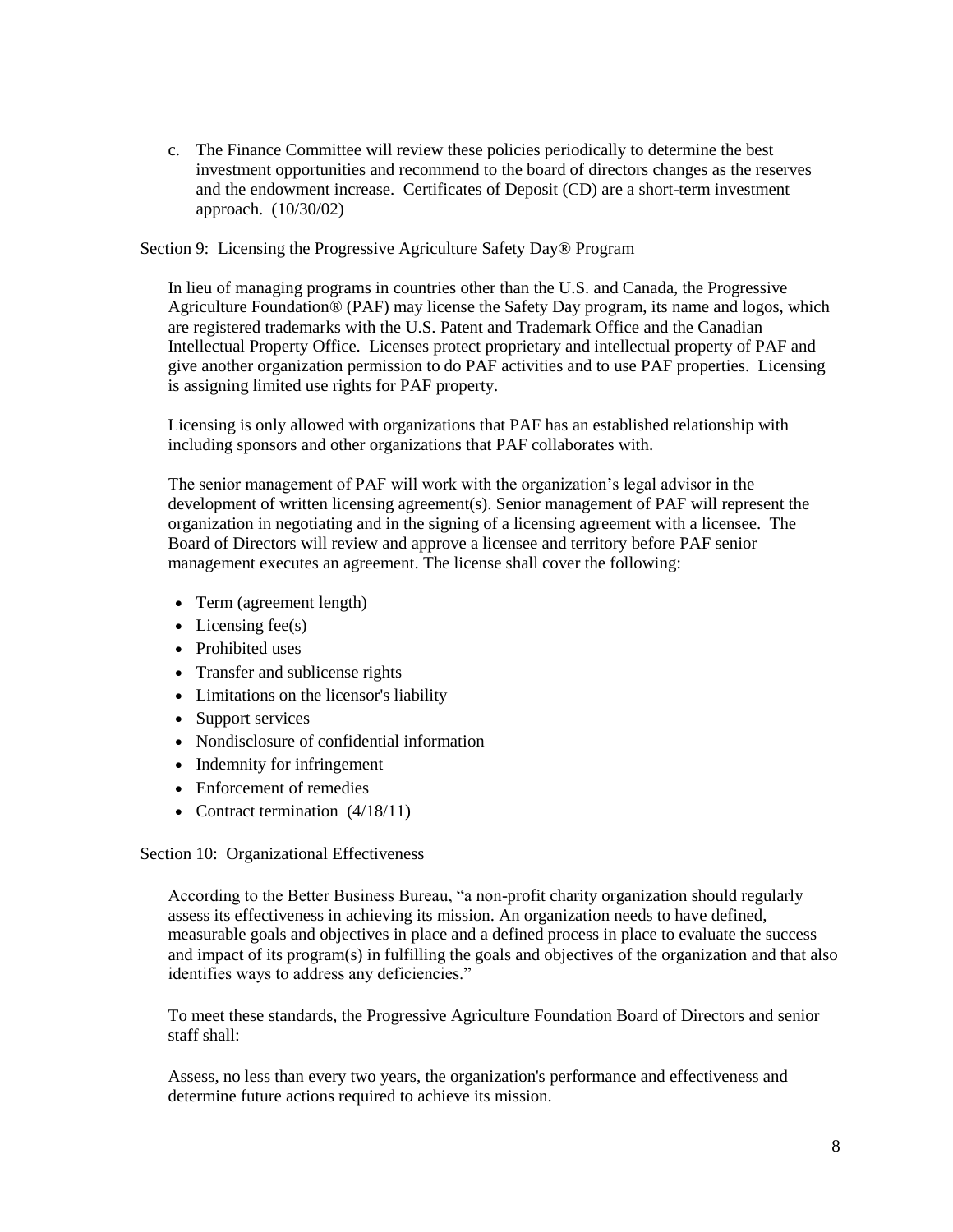Elements of the assessment will include the following:

- Identification of measurable goals and objectives including a numerical goal of the number of individuals who received farm safety education through the Progressive Agriculture Safety Day® program. Financial goal(s) will include raising a certain volume of dollars for the foundation.
- Consideration of how well the identified goals and objectives conform with the mission of the organization.
- Description of the activities that the charity undertook in the past two years to address these objectives.
- Measurement of the satisfaction of those who benefit from the charity's programs.
- Analysis of the effectiveness of the charity's activities in fulfilling its stated mission, goals and objectives.
- Recommendations for future actions the charity might take based on the findings of the assessment. For example, if goals and objectives were not met, what might be done to improve performance? If goals and objectives were fully satisfied, what future goals and objectives might be identified? (6/4/04)

Section 11: Personnel Matters

a. Ex-officio members of the Progressive Agriculture Foundation (PAF) Board of Directors serve as consultants to the Board and do not have voting privileges. Board ex-officio members include the PAF employees responsible for fundraising management and program management, a representative of the Canadian Agricultural Safety Association (CASA) and a representative of the agency providing marketing and communication services for PAF.

The CASA ex-officio member of the PAF Board of Directors will be selected by CASA's Board of Directors. The CASA ex-officio member will be mutually agreed upon by the PAF Board of Directors and the CASA Executive Director. Expenses as the CASA ex-officio member to the PAF Board will be incurred by CASA.

The marketing and communications ex-officio member of the PAF Board of Directors will be selected by the Foundation's agency. The marketing  $\&$  communications ex-officio member will be mutually agreed upon by the PAF Board of Directors and the Foundation's agency. Expenses as the marketing and communications ex-officio member to the PAF Board will be incurred by the Foundation's agency. (7/21/11)

b. The Executive Committee of the Progressive Agriculture Foundation (the foundation) will annually conduct performance reviews of senior management of the foundation, which includes the Executive Director – Development and the Executive Director – Programs. The Executive Committee will also be responsible for adjustments to the annual salary of senior management, if appropriate and if the foundation budget allows. The procedure for these annual reviews will be determined by the Executive Committee. (10/30/02)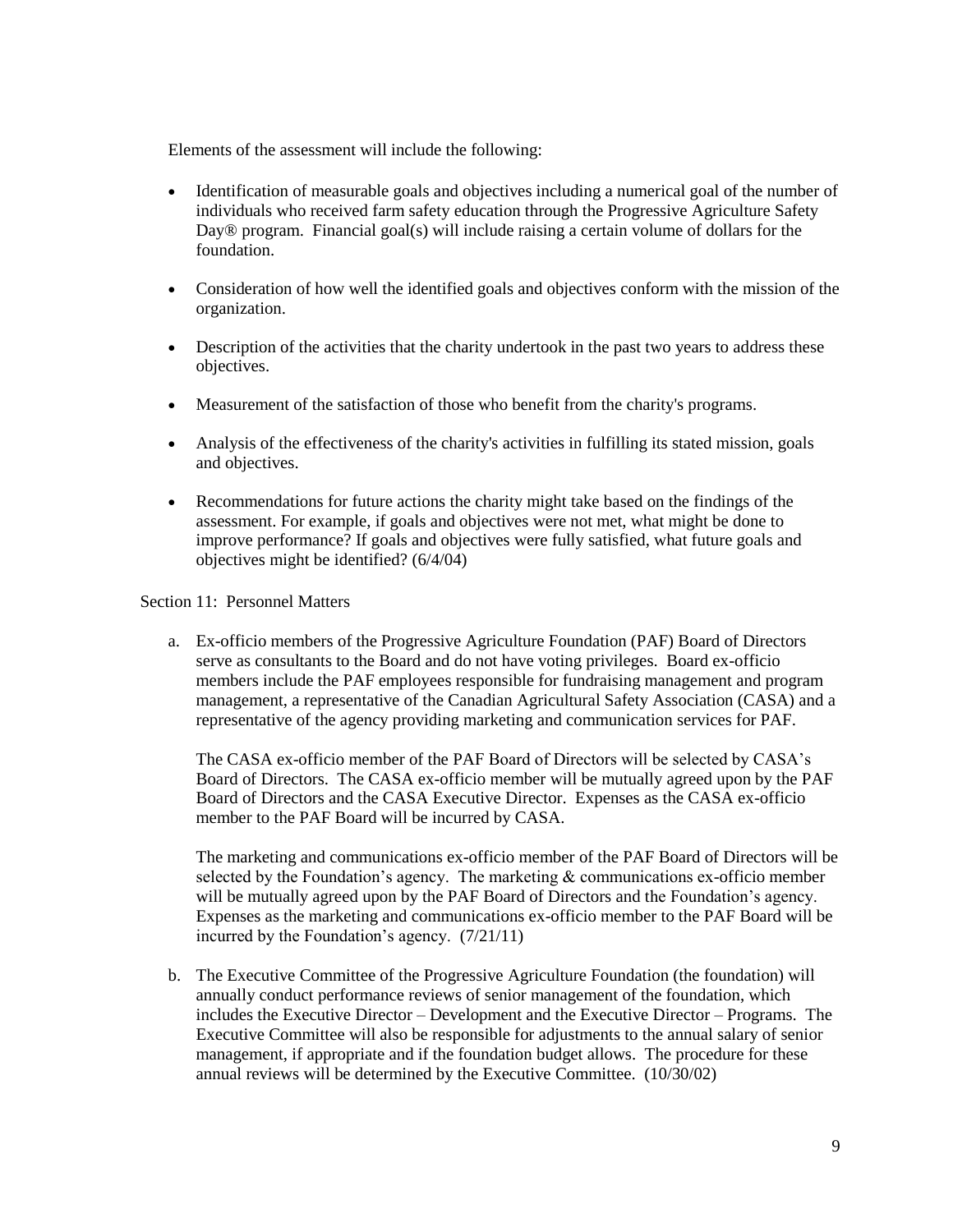- c. The Progressive Agriculture Foundation provides staff with salary increases based on performance, as measured through an annual performance review. Annual performance reviews for all staff will be held in the fall with merit salary increases occurring on January 1. The Finance Committee establishes and reviews salary ranges for all positions every three years. Prior to the October Board meeting, the Finance Committee annually establishes allowable percentages for merit increases for all Foundation positions, based on a review of salary survey information for comparable positions. (7/21/08)
- d. The Chief Administrative Officer/Executive Director Development will conduct the annual performance review for the development staff. The Executive Director – Programs will conduct the annual performance reviews for the program staff. (7/21/08)
- e. We value the safety and well-being of all Foundation employees. The following is the Foundation's policy on the use of cell phones while driving.
	- 1. Employees are not permitted to use a cell phone, either handheld or hands-free, while operating a motor vehicle on foundation business.
	- 2. Employees are not permitted to read or respond to e-mails or text messages while operating a motor vehicle on foundation business.
	- 3. This policy also applies to use of PDAs.
	- 4. While driving, calls cannot be answered and must be directed to voice mail.
	- 5. If an employee must make an emergency call (911), the vehicle should first be parked in a safe location.

If an employee is found to be in violation of this policy it is grounds for discipline, which may include dismissal. An employee signature is required and certifies their agreement to comply with this policy. (7/21/10)

Section 12: Sponsored Programs – Special Project Sponsor Credit

- a. A company, foundation or individual may sponsor special projects including chapters in the Topics and Activities manual, revised components within the chapters and other activities that enhance the mission of the Progressive Agriculture Safety Day® program. This funder will have the opportunity to be listed as the sponsor of the special project.
- b. Progressive Agriculture Foundation (PAF) staff will work in cooperation with the sponsor contact to develop appropriate, mutually agreed upon, recognition on the special project materials. Sponsorship recognition may change due to any major project revision. This policy impacts annual special project contributions to PAF and does not impact endowment contributions. (7/24/12)

Section 13: Vendors & Contracts

a. In contracting with an outside vendor for services, staff of the Progressive Agriculture Foundation (the foundation) must obtain a minimum of two bids for contracts of \$1,000 or more. Bids for multi-year contracts may be solicited from vendors. Staff of the foundation will select the vendor offering the highest quality product with the best service, which may or may not represent the lowest bid. (10/30/02)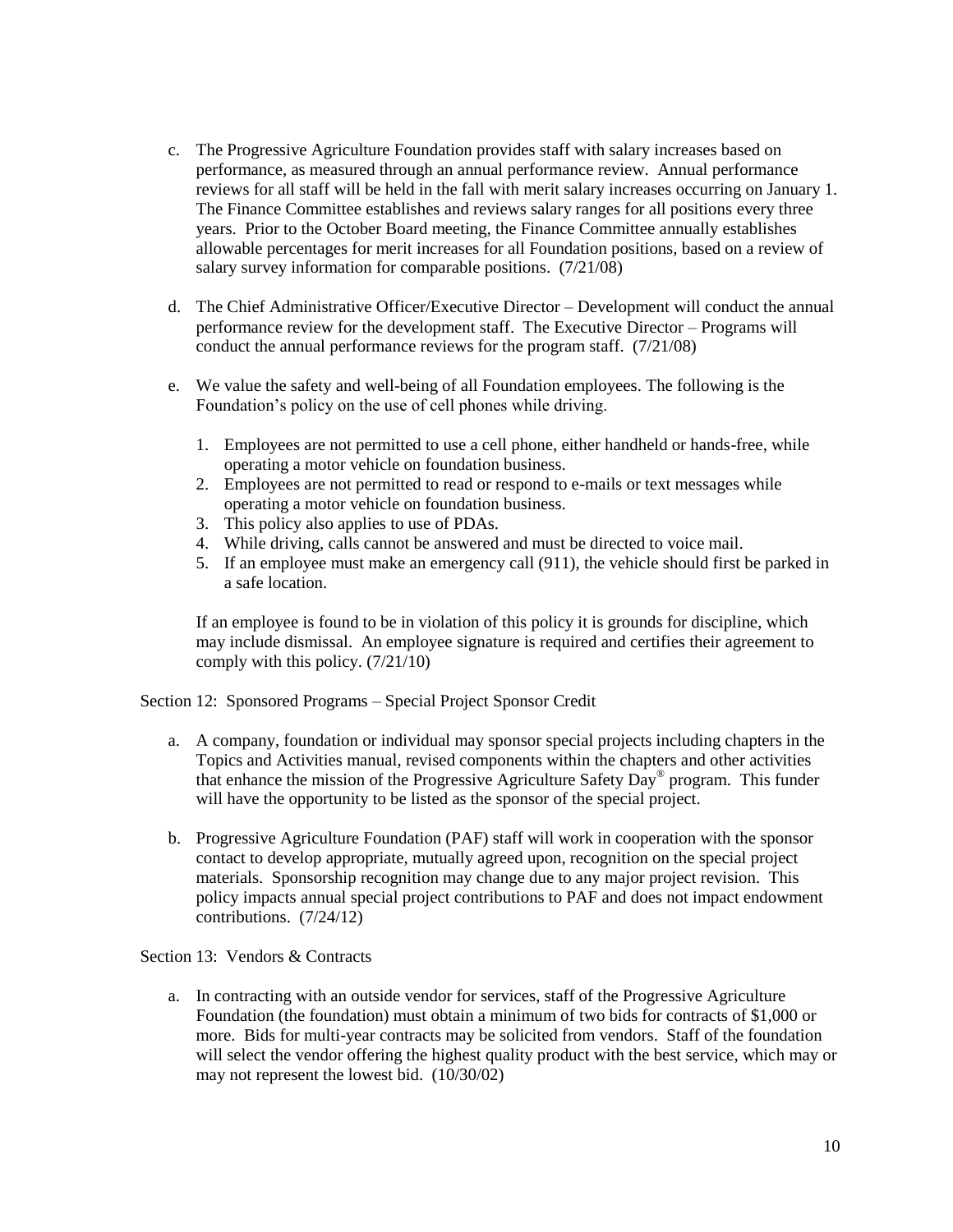b. No pecuniary obligation which is out of the ordinary course of business of more than \$5,000 shall be undertaken by the foundation without sanction by resolution of the directors duly adopted by the board of directors of the foundation. (10/30/02)

Section 14: Guidelines for Use of the Progressive Agriculture Foundation Name and Trademarks by Coordinators and Staff

*Note: these Guidelines are for the exclusive use of Progressive Agriculture Safety Day® coordinators, Progressive Agriculture Foundation staff and Canadian Agricultural Safety Association staff.*

The trademarks PROGRESSIVE AGRICULTURE FOUNDATION®, PROGRESSIVE AGRICULTURE SAFETY DAY® and the Foundation's Safety Day logos, both registered and unregistered, are the valuable and important intellectual property of the Progressive Agriculture Foundation (Foundation) and are protected by law. It is important that you protect the value and integrity of the Foundation's trademarks and the Foundation's legal name by using them properly. These Guidelines set out the Foundation's policies for your use of the Foundation's trademarks and name. The Guidelines apply to the Foundation's name and trademarks described above, the trademarks displayed below, and additional trademarks that the Foundation may develop and use in the future. The Foundation reserves the right to update and modify these Guidelines at any time and to act as the Foundation deems necessary to protect its rights.

## Official Foundation Name

The legal name of the Foundation is the "Progressive Agriculture Foundation." You may refer to the acronym PAF after first identifying the organization as "Progressive Agriculture Foundation (PAF)." Do not use periods within the acronym.

## Official Program Name

The official name of our program is the Progressive Agriculture Safety Day®. This name is a valuable trademark of the Foundation and should always be used in its entirety, with no words added or left out. When the phrase "Progressive Agriculture Safety Day®" is used in printed form, it should be identified by and include the "®" symbol at the end. However, where a brochure, article, advertisement or other material refers to Progressive Agriculture Safety Day many times throughout the document, it is not necessary to use the "®" with every use of "Progressive Agriculture Safety Day", since this may not be aesthetically pleasing, but in such cases you should always display the ® symbol with a few prominent uses of the Progressive Agriculture Safety Day® trademark on each page of the brochure, advertisement, article or other material containing this mark.

## Use of the Foundation's Name and Trademarks

Progressive Agriculture Safety Day® coordinators, Progressive Agriculture Foundation (PAF) staff and Canadian Agricultural Safety Association staff are authorized to use the Foundation's name, program names and trademarks (which include its logos) subject to the following requirements and limitations:

A. The use of the legal name PROGRESSIVE AGRICULTURE FOUNDATION, the trademarks PROGRESSIVE AGRICULTURE FOUNDATION®, and PROGRESSIVE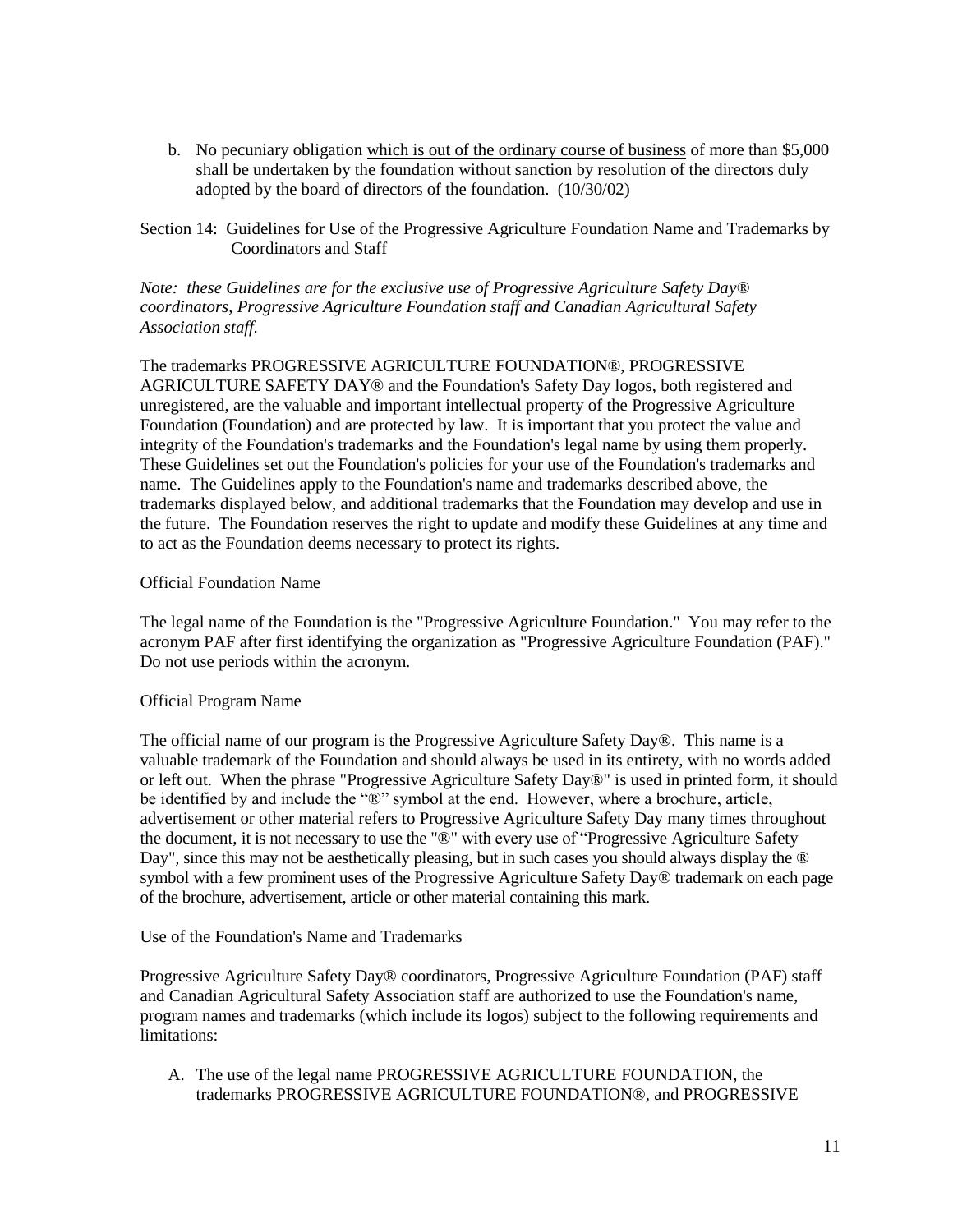AGRICULTURE SAFETY DAY®, and the Foundation's other trademarks and logos shall only be used in a manner that reflects dignity and credit on the organization.

- B. Progressive Agriculture Safety Day® coordinators, Progressive Agriculture Foundation staff and Canadian Agricultural Safety Association staff are encouraged to use the Foundation and program names, as well as the Foundation's other trademarks and logos to publicize and promote the organization, especially in the context of: public information, including but not limited to, newspapers, television, videos, multimedia works, website home pages and other forms of publicity relating to the Progressive Agriculture Foundation and its programs.
- C. The Foundation's name and the Foundation's logos and other trademarks as described in these Guidelines CANNOT be used in conjunction with or to promote, advertise or market ANY events, programs, safety days or other activities that are not officially approved by the Foundation in advance.
- D. Progressive Agriculture Safety Day® coordinators and Canadian Agricultural Safety Association staff can obtain the Foundation's logos from the coordinator section of the website.

## Official Logo

There are two versions of the logo. The first version (examples 1 and 2) is designed to be used when the printed logo will be less than 2 ½-inches in size. This logo is available in color and black and white. These are simple versions of the logo, without small type below the triangle:



The second version of the logo (examples 3 and 4) is designed to be used when the printed logo will be 2 ½-inches or larger in size. This logo is also available in color and black and white. This version has small descriptive type within and just below the lower edge of the triangle: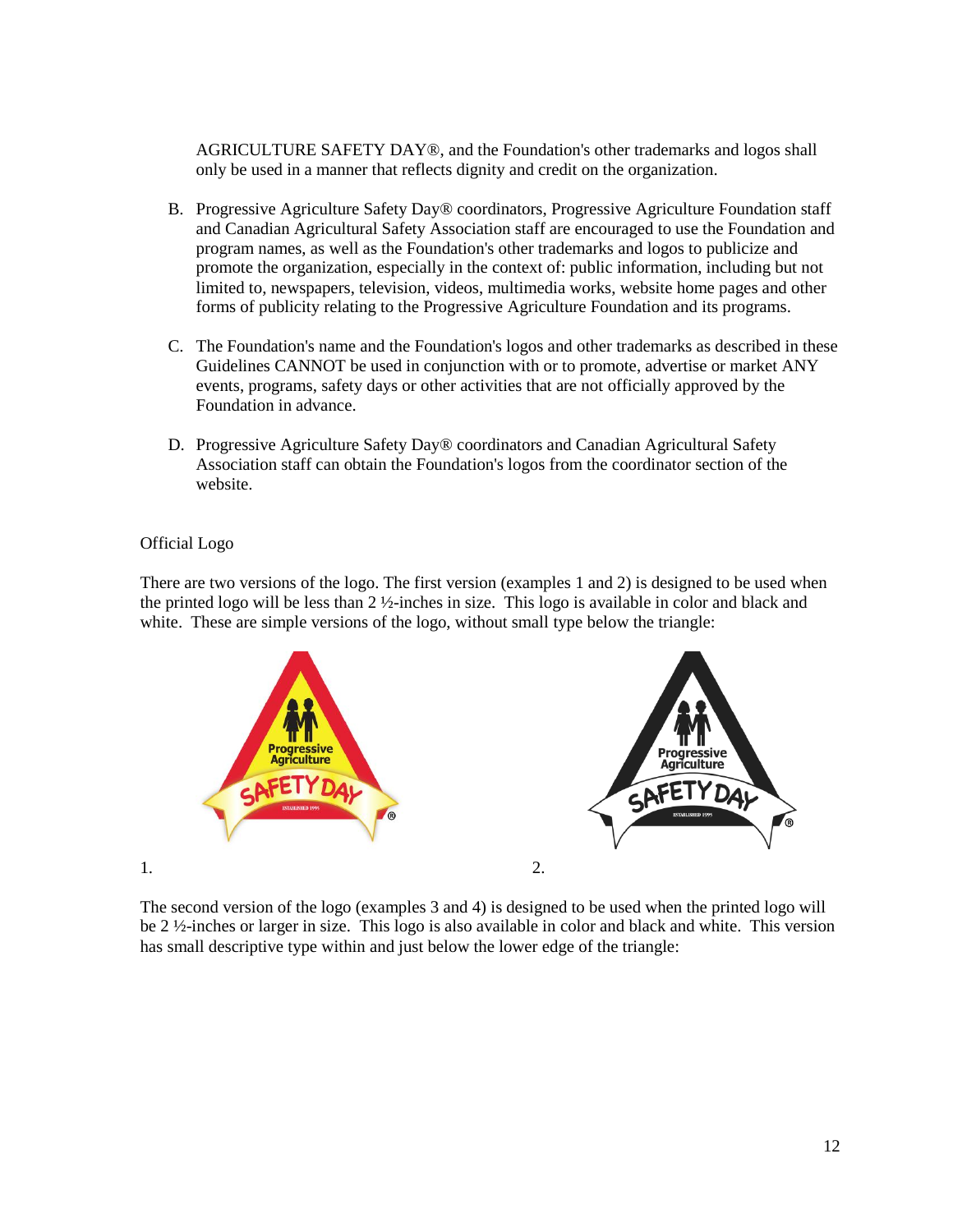

Details of Logo Use

- 1. The logo shall always be used in its entirety meaning it shall always appear as a whole, complete image. The  $\mathcal{D}$  symbol for logo versions 1 and 2 and the ™ symbol for logo versions 3 and 4 must remain part of the logo.
- 2. Do not place text or other images over or on top of the PAF logo.
- 3. No photo, drawing, symbol, word or other figure or object may be placed on or obscure the logo.
- 4. The logo shall be kept upright.
- 5. The official colors of the logo are the following:

PMS colors for the logo are: PMS 185 (red) Pantone Yellow

6. Process colors for the logo are:

Red: 100%-M, 100%-Y Yellow: 100% Gold: 20%-M, 100%Y Black: 100%

Section 15: Guidelines for Use of the Progressive Agriculture Foundation Name and Trademarks by Foundation Sponsors and the General Public

*Note: If you are a Progressive Agriculture Safety Day® coordinator or a staff member of either the Progressive Agriculture Foundation or the Canadian Agricultural Safety Association, please go to the pass-protected coordinator section of the Foundation's website (*[www.progressiveag.org](http://www.progressiveag.org/)*) for instructions on how to use the Foundation's name and trademarks or to obtain approved copies of the Foundation's logos.*

The trademarks PROGRESSIVE AGRICULTURE FOUNDATION®, PROGRESSIVE AGRICULTURE SAFETY DAY® and the Foundation's Safety Day logos, both registered and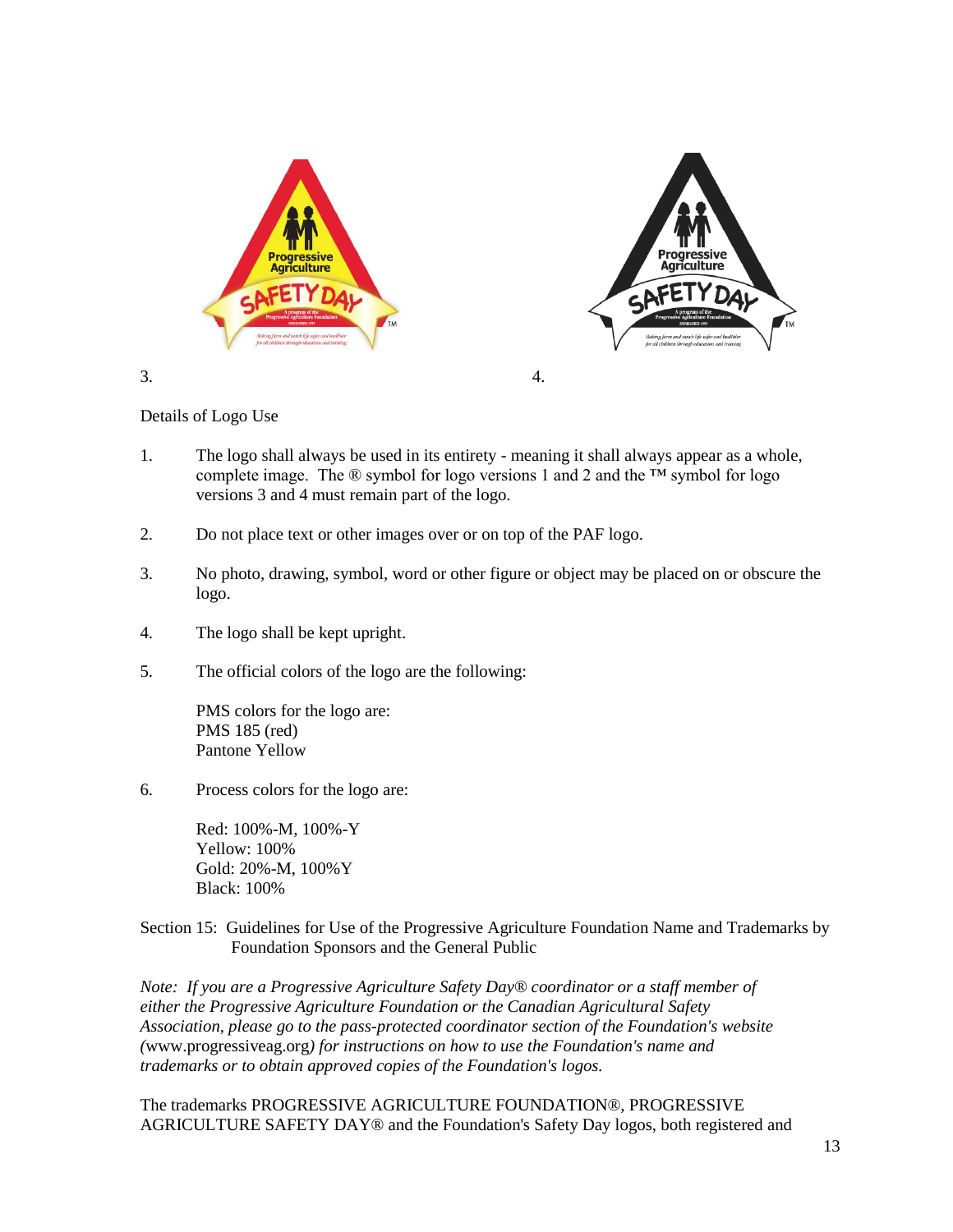unregistered, are the valuable and important intellectual property of the Progressive Agriculture Foundation (Foundation) and are protected by law. These trademarks cannot be used by you or any other person or organization for any purpose without the prior written approval of the executive director or directors of the Foundation. It is important that you protect the value and integrity of the Foundation's trademarks and the Foundation's legal name by using them properly. These Guidelines set out the Foundation's policies for your use of the Foundation's trademarks and name. The Guidelines apply to the Foundation's name and trademarks described above, the trademarks displayed below, and additional trademarks that the Foundation may develop and use in the future. The Foundation reserves the right to update and modify these Guidelines at any time and to act as the Foundation deems necessary to protect its rights.

#### Official Foundation Name

The legal name of the Foundation is the "Progressive Agriculture Foundation." You may refer to the acronym PAF after first identifying the organization as "Progressive Agriculture Foundation (PAF)." Do not use periods within the acronym.

## Official Program Name

The official name of our program is the Progressive Agriculture Safety Day®. This name is a valuable trademark of the Foundation and should always be used in its entirety, with no words added or left out. When the phrase "Progressive Agriculture Safety Day®" is used in printed form, it should be identified by and include the "®" symbol at the end. However, where a brochure, article, advertisement or other material refers to Progressive Agriculture Safety Day many times throughout the document, it is not necessary to use the "®" with every use of "Progressive Agriculture Safety Day", since this may not be aesthetically pleasing, but in such cases you should always display the ® symbol with a few prominent uses of the Progressive Agriculture Safety Day® trademark on each page of the brochure, advertisement, article or other material containing this mark.

#### Use of the Foundation's Name and Trademarks

Once you have obtained director written approval as provided above, you may use the Foundation's name, program names and trademarks (which include its logos) subject to the following requirements and limitations:

- a. The use of the legal name PROGRESSIVE AGRICULTURE FOUNDATION, the trademarks PROGRESSIVE AGRICULTURE FOUNDATION®, and PROGRESSIVE AGRICULTURE SAFETY DAY®, and the Foundation's other trademarks and logos shall only be used in a manner that reflects dignity and credit on the organization.
- b. The Foundation's name and the Foundation's logos and other trademarks as described in these Guidelines CANNOT be used in conjunction with or to promote, advertise or market ANY events, programs, safety days or other activities that are not officially approved by the Foundation in advance.

## Official Logo

There are two versions of the logo. The first version (examples 1 and 2) is designed to be used when the printed logo will be less than 2 ½-inches in size. This logo is available in color and black and white. These are simple versions of the logo, without small type below the triangle: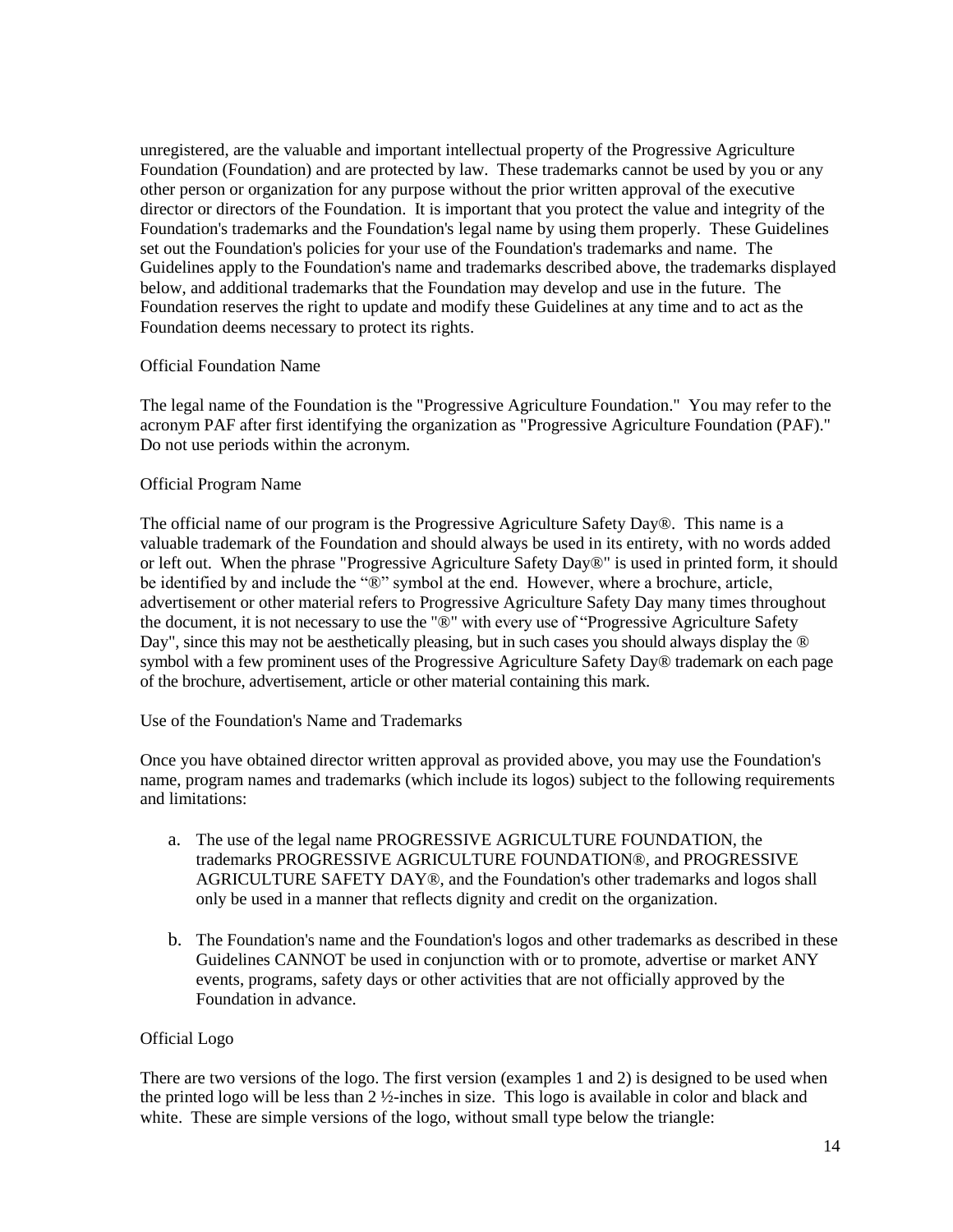

The second version of the logo (examples 3 and 4) is designed to be used when the printed logo will be 2 ½-inches or larger in size. This logo is also available in color and black and white. This version has small descriptive type within and just below the lower edge of the triangle:



Details of Logo Use

- 1. The logo shall always be used in its entirety meaning it shall always appear as a whole, complete image. The  $\circledR$  symbol for logo versions 1 and 2 and the <sup>™</sup> symbol for logo versions 3 and 4 must remain part of the logo.
- 2. Do not place text or other images over or on top of the PAF logo.
- 3. No photo, drawing, symbol, word or other figure or object may be placed on or obscure the logo.
- 4. The logo shall be kept upright.
- 5. The official colors of the logo are the following:

PMS colors for the logo are: PMS 185 (red) Pantone Yellow

6. Process colors for the logo are: